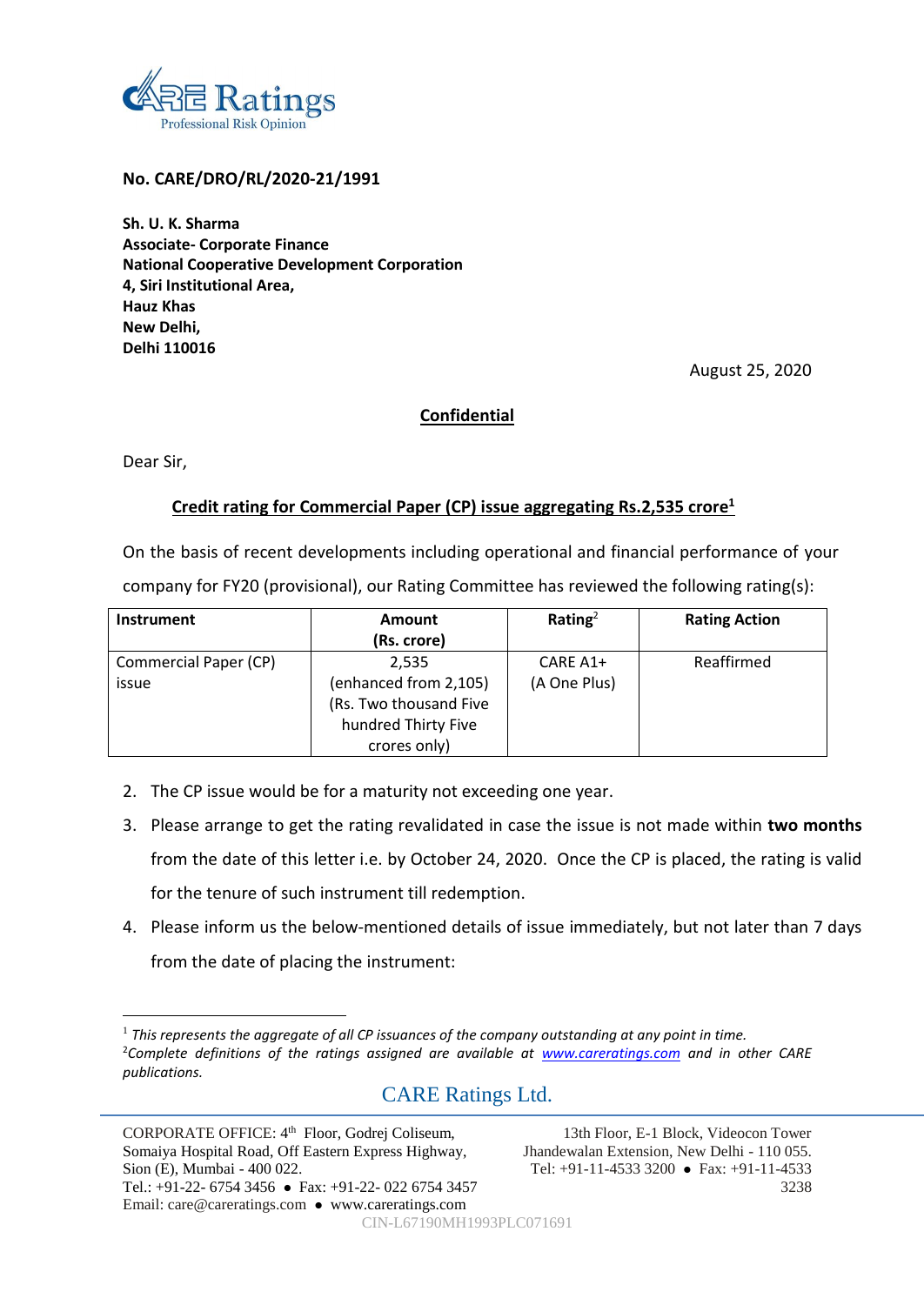| <b>Instrument</b> | <b>ISIN</b> | <b>Issue</b> | <b>Coupon</b> | <b>Coupon</b> | Terms of          | Redemption | Name and    | Details of |
|-------------------|-------------|--------------|---------------|---------------|-------------------|------------|-------------|------------|
| type              |             | Size         | Rate          | Payment       | <b>Redemption</b> | date       | contact     | top 10     |
|                   |             | (Rs          |               | <b>Dates</b>  |                   |            | details of  | investors  |
|                   |             | cr.)         |               |               |                   |            | Trustee/IPA |            |

- 5. The rationale for the rating will be communicated to you separately. A write-up (press release) on the above rating is proposed to be issued to the press by the end of the day, a draft of which is enclosed for your perusal as **Annexure**. We request you to peruse the annexed document and offer your comments if any. We are doing this as a matter of courtesy to our clients and with a view to ensure that no factual inaccuracies have inadvertently crept in. Kindly revert as early as possible. In any case, if we do not hear from you by the end of the day, we will proceed on the basis that you have no any comments to offer. CARE reserves the right to undertake a surveillance/review of the rating from time to time, based on circumstances warranting such review, subject to at least one such review/surveillance every year.
- 6. CARE reserves the right to revise/reaffirm/withdraw the rating assigned as a result of periodic review/surveillance, based on any event or information which in the opinion of CARE warrants such an action. In the event of failure on the part of the entity to furnish such information, material or clarifications as may be required by CARE so as to enable it to carry out continuous monitoring of the rating of the debt instruments, CARE shall carry out the review on the basis of best available information throughout the life time of such instruments. In such cases the credit rating symbol shall be accompanied by "ISSUER NOT COOPERATING". CARE shall also be entitled to publicize/disseminate all the afore-mentioned rating actions in any manner considered appropriate by it, without reference to you.
- 7. Our ratings do not factor in any rating related trigger clauses as per the terms of the facility/instrument, which may involve acceleration of payments in case of rating downgrades. However, if any such clauses are introduced and if triggered, the ratings may see volatility and sharp downgrades.
- 8. Users of this rating may kindly refer our website [www.careratings.com](http://www.careratings.com/) for latest update on the outstanding rating.

# CARE Ratings Ltd.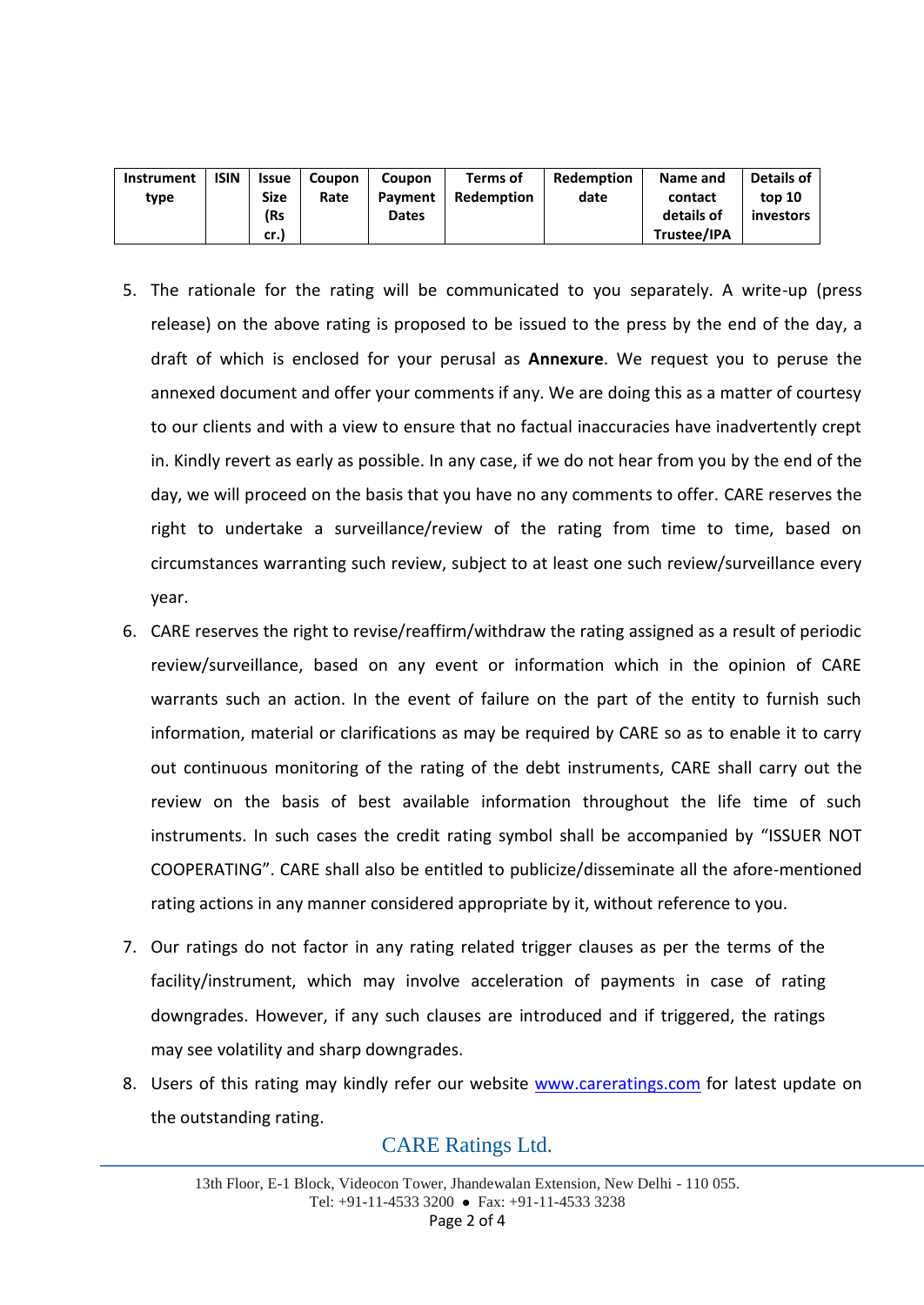9. CARE ratings are **not** recommendations to buy, sell, or hold any securities.

If you need any clarification, you are welcome to approach us in this regard.

Thanking you,

Deepshi Panda

**[Deepshi Panda] [Gaurav Dixit]** Analyst Associate Director [deepshi.panda@careratings.com](mailto:deepshi.panda@careratings.com) deepshi.panda@careratings.com

# Encl.: As above

Yours faithfully,

Grammy Dint

#### **Disclaimer**

CARE's ratings are opinions on the likelihood of timely payment of the obligations under the rated instrument and are not recommendations to sanction, renew, disburse or recall the concerned bank facilities or to buy, sell or hold any security. CARE's ratings do not convey suitability or price for the investor. CARE's ratings do not constitute an audit on the rated entity. CARE has based its ratings/outlooks on information obtained from sources believed by it to be accurate and reliable. CARE does not, however, guarantee the accuracy, adequacy or completeness of any information and is not responsible for any errors or omissions or for the results obtained from the use of such information. Most entities whose bank facilities/instruments are rated by CARE have paid a credit rating fee, based on the amount and type of bank facilities/instruments. CARE or its subsidiaries/associates may also have other commercial transactions with the entity. In case of partnership/proprietary concerns, the rating /outlook assigned by CARE is, inter-alia, based on the capital deployed by the partners/proprietor and the financial strength of the firm at present. The rating/outlook may undergo change in case of withdrawal of capital or the unsecured loans brought in by the partners/proprietor in addition to the financial performance and other relevant factors. CARE is not responsible for any errors and states that it has no financial liability whatsoever to the users of CARE's rating.

Our ratings do not factor in any rating related trigger clauses as per the terms of the facility/instrument, which may involve acceleration of payments in case of rating downgrades. However, if any such clauses are introduced and if triggered, the ratings may see volatility and sharp downgrades.

# CARE Ratings Ltd.

13th Floor, E-1 Block, Videocon Tower, Jhandewalan Extension, New Delhi - 110 055. Tel: +91-11-4533 3200 Fax: +91-11-4533 3238 Page 3 of 4